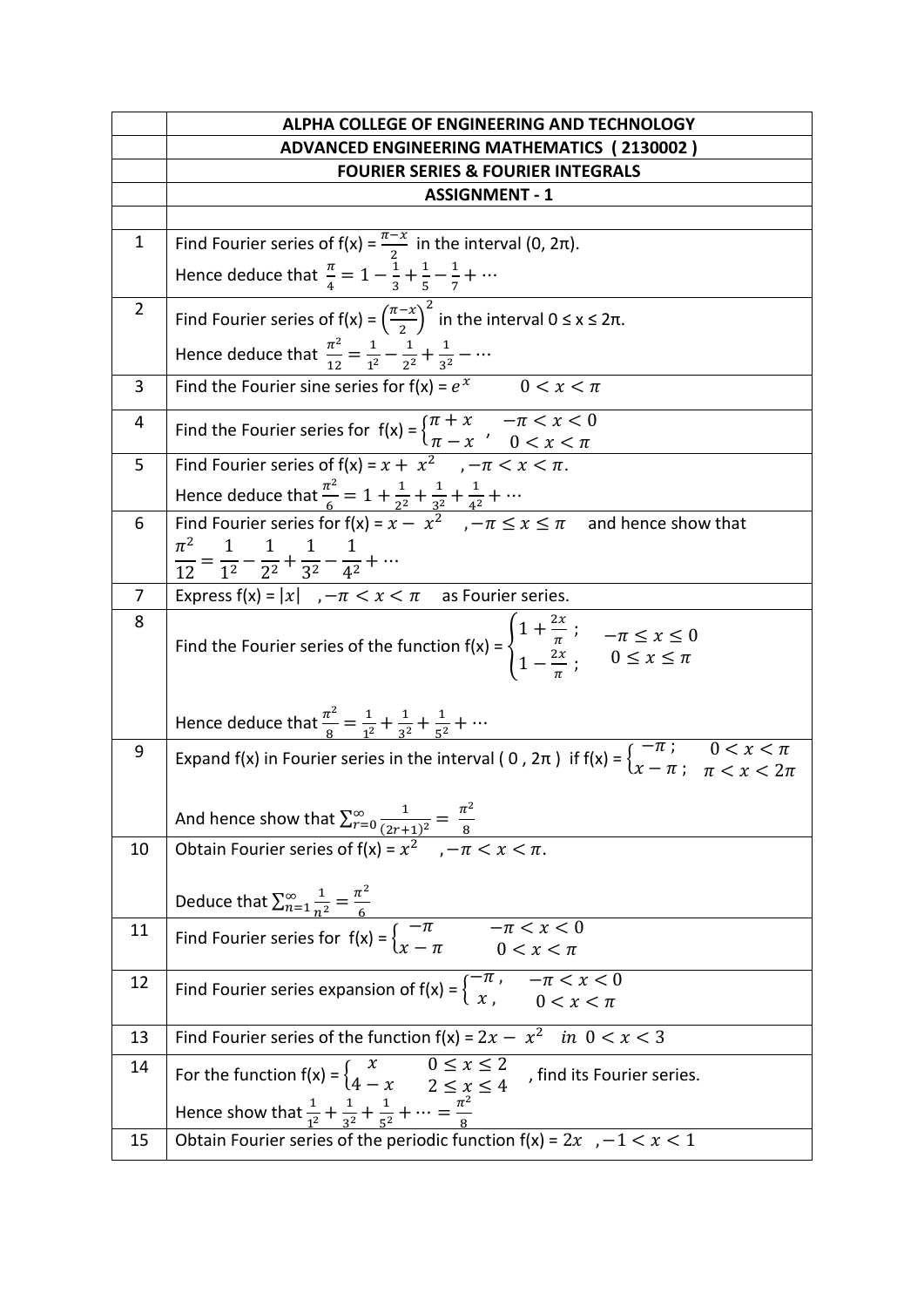| 16 | Is the function $f(x) = x +  x $ , $-\pi \le x \le \pi$ even or odd? Find its Fourier series<br>over the interval mentioned.                                                                                                                    |
|----|-------------------------------------------------------------------------------------------------------------------------------------------------------------------------------------------------------------------------------------------------|
| 17 | Find Fourier cosine series for $f(x) = x^2$ 0 < $x < \pi$                                                                                                                                                                                       |
| 18 | Find the Fourier sine series for $f(x) = 2x$ 0 < x < 1                                                                                                                                                                                          |
| 19 | Find Fourier sine series over $[0, \pi]$ for the function $f(x) = \cos 2x$                                                                                                                                                                      |
| 20 | Find Fourier cosine series of $f(x) = e^{-x}$ , $0 \le x \le \pi$                                                                                                                                                                               |
| 21 | Find the cosine series for $f(x) = \pi - x$ 0 < $x < \pi$                                                                                                                                                                                       |
| 22 | Find half range cosine series for $f(x) = (x - 1)^2$ $0 < x < 1$                                                                                                                                                                                |
| 23 | Find half range sine series of $f(x) = x^3$ $0 \le x \le \pi$                                                                                                                                                                                   |
| 24 | Find half range cosine series for $f(x) = \begin{cases} kx, & 0 \le x \le \frac{l}{2} \\ k(l-x), & \frac{l}{2} \le x \le l \end{cases}$                                                                                                         |
|    | Also prove that $\sum_{n=1}^{\infty} \frac{1}{(2n-1)^2} = \frac{\pi^2}{8}$                                                                                                                                                                      |
| 25 | Find Fourier integral representation of the function $f(x) = \begin{cases} 2 \\ 0 \end{cases}$ , $ x  < 2$                                                                                                                                      |
| 26 | Find the Fourier cosine integral $f(x) = e^{-kx}$ , $x > 0$ , $k > 0$                                                                                                                                                                           |
| 27 | Find the Fourier cosine integral for $f(x) = \frac{\pi}{2}e^{-x}$ , $x \ge 0$                                                                                                                                                                   |
| 28 |                                                                                                                                                                                                                                                 |
| 29 | Show that $\int_0^\infty \frac{\lambda^3 \sin \lambda x}{\lambda^4 + 4} d\lambda = \frac{\pi}{2} e^{-x} \cos x$ , $x > 0$<br>Express $f(x) = \begin{cases} 1 & 0 \le x \le \pi \\ 0 & x > \pi \end{cases}$ as a Fourier sine integral and hence |
|    | Evaluate $\int_0^\infty \frac{1-\cos(\pi\lambda)}{\lambda} \sin(x\lambda) d\lambda$                                                                                                                                                             |
| 30 | Show that $\int_0^\infty \frac{\sin \lambda \cos \lambda}{\lambda} d\lambda = 0$ , if $x > 1$                                                                                                                                                   |
| 31 | Find the Fourier transform of the function $f(x) = e^{-ax^2}$                                                                                                                                                                                   |
|    |                                                                                                                                                                                                                                                 |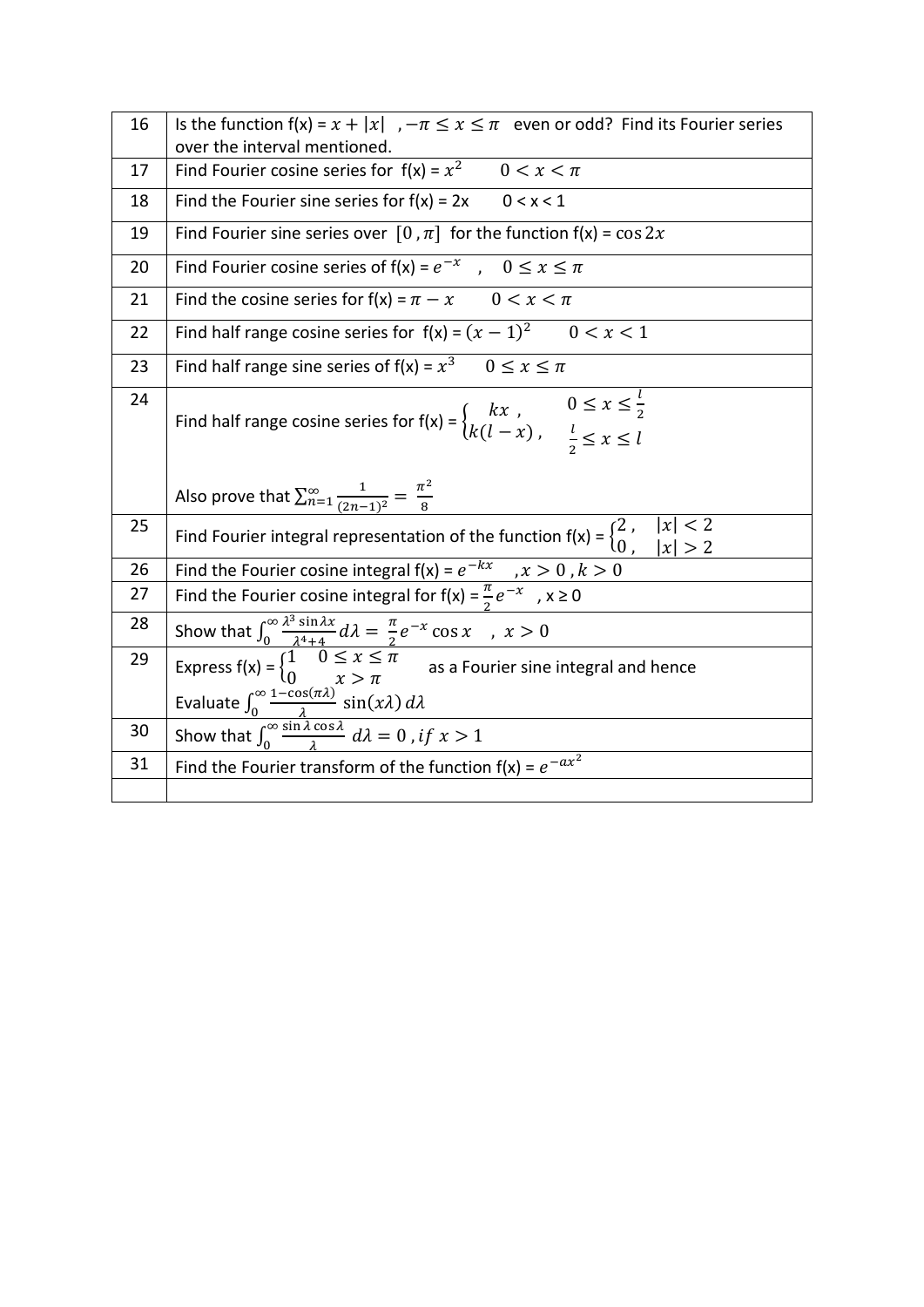|                | ALPHA COLLEGE OF ENGINEERING AND TECHNOLOGY                                                                                                                     |
|----------------|-----------------------------------------------------------------------------------------------------------------------------------------------------------------|
|                | <b>ADVANCED ENGINEERING MATHEMATICS (2130002)</b>                                                                                                               |
|                | <b>ORDINARY DIFFERENTIAL EQUATIONS</b>                                                                                                                          |
|                | <b>ASSIGNMENT - 2</b>                                                                                                                                           |
|                |                                                                                                                                                                 |
| $\mathbf 1$    | What are the order and the degree of the differential equation                                                                                                  |
|                | $y'' + 3y^2 = 3 \cos x$                                                                                                                                         |
| $\overline{2}$ | Solve: $9yy' + 4x = 0$                                                                                                                                          |
| 3              |                                                                                                                                                                 |
|                | Solve : $\frac{dy}{dx} + \frac{y \cos x + \sin y + y}{\sin x + x \cos y + x} = 0$                                                                               |
| 4              | Solve: $\frac{dy}{dx} + y \cot x = 2 \cos x$                                                                                                                    |
| 5              | Check whether the given DE is exact or not                                                                                                                      |
|                | $(x^4 - 2xy^2 + y^4)dx - (2x^2y - 4xy^3 + \sin y)dy = 0$                                                                                                        |
|                | Hence find general solution.                                                                                                                                    |
| 6              | What is the integrating factor of the linear differential equation:                                                                                             |
|                | $y' - \left(\frac{1}{x}\right)y = x^2$                                                                                                                          |
|                |                                                                                                                                                                 |
| 7              | Solve: $ye^{x}dx + (2y + e^{x})dy = 0$<br>Solve: $(x^{2} + y^{2} + 3)dx - 2xy dy = 0$                                                                           |
| 8              |                                                                                                                                                                 |
| 9              | Solve: $\frac{dy}{dx} = e^{3x-2y} + x^2 e^{-2y}$                                                                                                                |
| 10             | Solve the following Bernoulli's equation                                                                                                                        |
|                | $\frac{dy}{dx} + \frac{y}{x} = \frac{y^2}{x^2}$                                                                                                                 |
|                |                                                                                                                                                                 |
| 11             | Solve: $(x + 1) \frac{dy}{dx} - y = e^{3x}(x + 1)^2$<br>Solve : $\frac{dy}{dx} = \frac{x^2 - x - y^2}{2xy}$<br>Solve: $\frac{dy}{dx} + (\frac{1}{x})y = x^3y^3$ |
| 12             |                                                                                                                                                                 |
|                |                                                                                                                                                                 |
| 13             |                                                                                                                                                                 |
| 14             | If $y = (c_1 + c_2 x)e^x$ is a complementary function of a second order differential                                                                            |
|                | equation, find the Wronskian $W(y_1, y_2)$                                                                                                                      |
| 15             | Find the Wronskian of the two function $\sin 2x$ and $\cos 2x$                                                                                                  |
| 17             | Find the orthogonal trajectories of cardioids: $r = a(1 - \cos \theta)$                                                                                         |
| 18             | Give the differential equation of the orthogonal trajectory of the family of circles                                                                            |
|                | $x^2 + y^2 = a^2$                                                                                                                                               |
| 19             | Solve following DE using the method of undetermined coefficient                                                                                                 |
|                | $\frac{d^2y}{dx^2} + 2\frac{dy}{dx} + 4y = 2x^2 + 3e^{-x}$                                                                                                      |
| 20             | Solve following DE using the method of undetermined coefficient                                                                                                 |
|                | $y'' + 9y = 2x^2$                                                                                                                                               |
|                |                                                                                                                                                                 |
| 21             | Solve following DE using the method of undetermined coefficient                                                                                                 |
|                | $y'' + 4y' = 8x^2$                                                                                                                                              |
| 22             | Solve following DE using the method of variation of parameter                                                                                                   |
|                | $y'' + 9y = \sec 3x$                                                                                                                                            |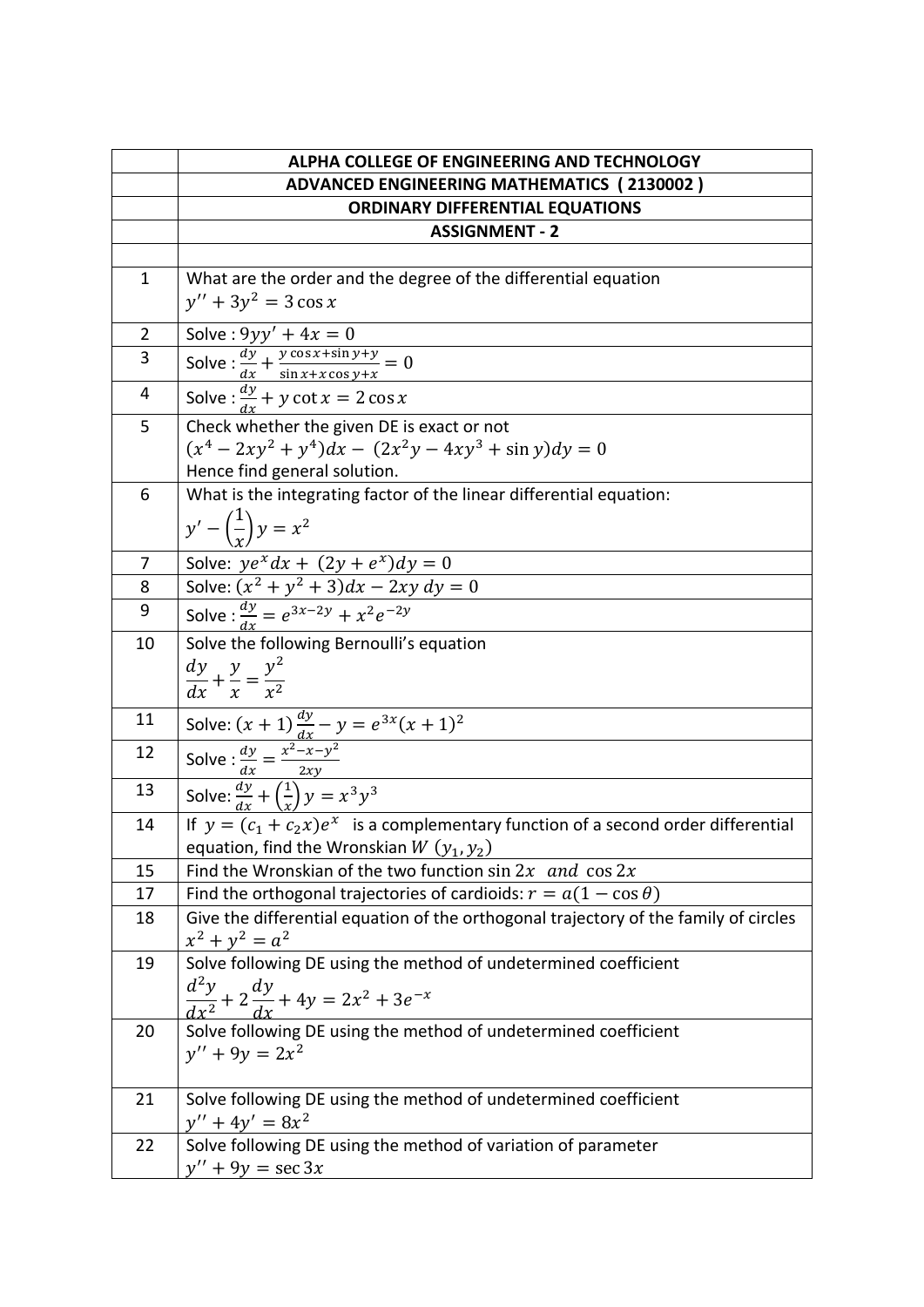| 23 | Solve following DE using the method of variation of parameter                                           |
|----|---------------------------------------------------------------------------------------------------------|
|    | $\frac{d^2y}{dx^2} + y = \sin x$                                                                        |
|    |                                                                                                         |
| 24 | Solve following DE using the method of variation of parameter                                           |
|    | $y'' - 3y' + 2y = e^x$                                                                                  |
| 25 | Solve following DE using the method of variation of parameter                                           |
| 26 | $y'' + a^2y' = \tan ax$<br>Solve following DE using the method of variation of parameter                |
|    |                                                                                                         |
|    | $\frac{d^2y}{dx^2} + 9y = \tan 3x$                                                                      |
| 27 | Solve: $(D^2 + 6D + 9)x = 0$ , where $D = \frac{d}{dx}$                                                 |
| 28 | Solve: $(D^3 - 3D^2 + 9D - 27)y = \cos 3x$                                                              |
| 30 |                                                                                                         |
| 31 | Solve : $x^2 \frac{d^2y}{dx^2} + 4x \frac{dy}{dx} + 2y = x^2 \sin(\ln x)$<br>Solve : $(D^3 - D)y = x^3$ |
| 32 | Solve: $(D^2 + 9)y = 2 \sin 3x + \cos 3x$                                                               |
| 33 | Find the complete solution of                                                                           |
|    | $\frac{d^3y}{dx^3} + 8y = \cosh(2x)$                                                                    |
| 34 | Solve : $\frac{d^2y}{dx^2}$ – 6 $\frac{dy}{dx}$ + 9y = cos(2x) sin x                                    |
| 35 | Solve: $x^2 \frac{d^2y}{dx^2} - 6x \frac{dy}{dx} + 6y = x^{-3} \log x$                                  |
|    |                                                                                                         |
| 36 | Solve: $(\overline{D^2 - 2D + 1)y} = 10e^x$                                                             |
| 37 | Solve: $\frac{dy}{dx}$ + $(\tan x)y = \sin 2x$ , $y(0) = 0$                                             |
| 38 | Solve: $(D^4 - 16)y = e^{2x} + x^4$ , where $D = \frac{d}{dx}$                                          |
| 39 | Solve: $y'' + 11y' + 10y = 0$                                                                           |
| 40 | Solve: $(D^2 - 1)y = xe^x$ , where $D = \frac{d}{dx}$                                                   |
| 41 | Solve : $x^2 \frac{d^2y}{dx^2} - x \frac{dy}{dx} + y = \sin(\ln x)$                                     |
| 42 | Solve the following Cauchy Euler equation                                                               |
|    | $x^2 \frac{d^2y}{dx^2} + x \frac{dy}{dx} + y = \log x \sin(\log x)$                                     |
|    |                                                                                                         |
| 43 | Find the general solutions of the following differential equations :                                    |
|    |                                                                                                         |
|    | $\frac{d^3y}{dx^3} - 2\frac{dy}{dx} + 4y = e^x \cos x$                                                  |
|    |                                                                                                         |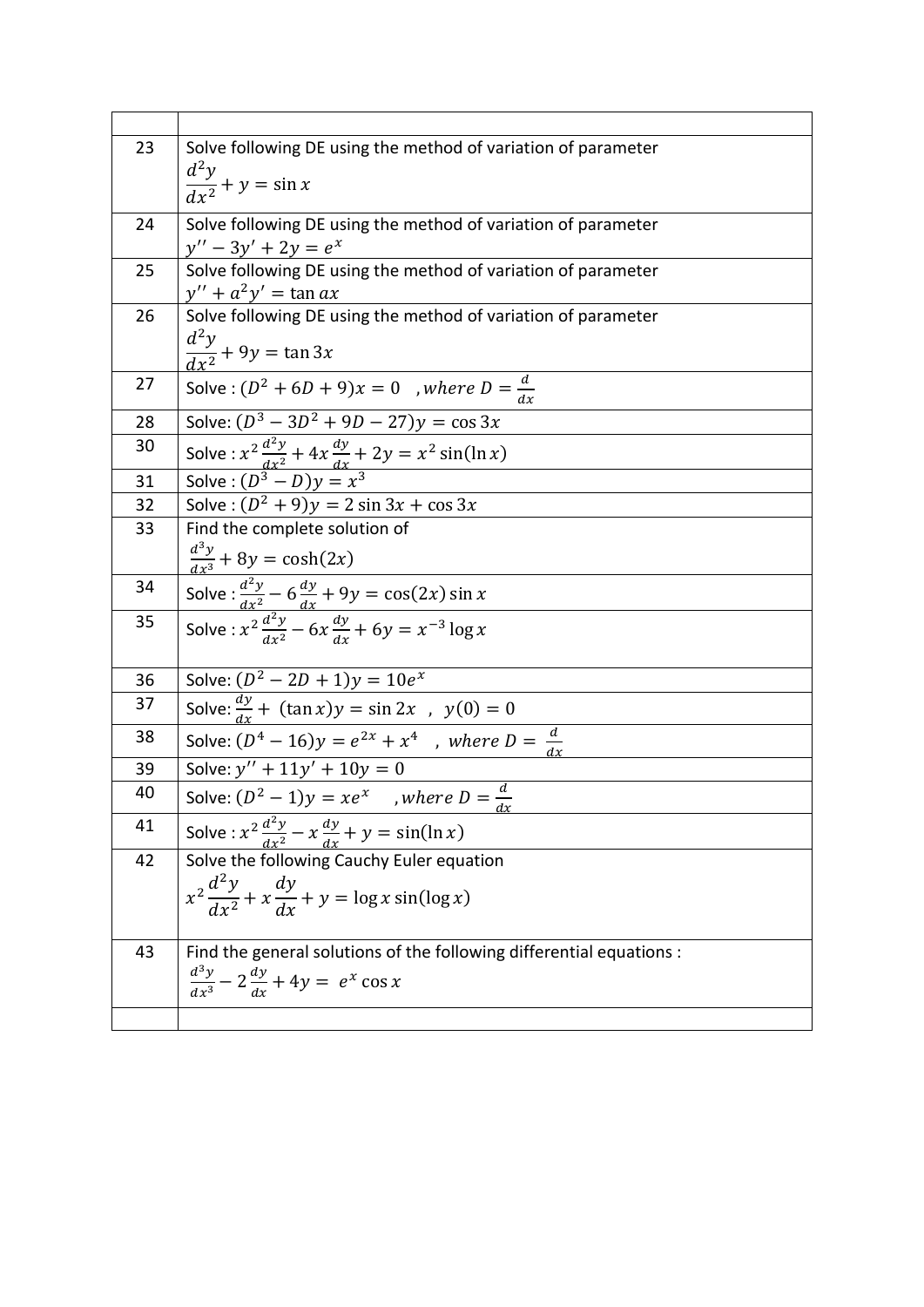|                | ALPHA COLLEGE OF ENGINEERING AND TECHNOLOGY                                                                                                                               |
|----------------|---------------------------------------------------------------------------------------------------------------------------------------------------------------------------|
|                | <b>ADVANCED ENGINEERING MATHEMATICS (2130002)</b>                                                                                                                         |
|                | SERIES SOLUTION OF DIFFERENTIAL EQUATION                                                                                                                                  |
|                | <b>ASSIGNMENT - 3</b>                                                                                                                                                     |
|                |                                                                                                                                                                           |
| $\mathbf{1}$   | Find the power series solution of $(1 - x^2)y'' - 2xy' + 2y = 0$ about the<br>ordinary point $x=0$                                                                        |
| $\overline{2}$ | Find the power series solution of $3x \frac{d^2y}{dx^2} + 2 \frac{dy}{dx} + y = 0$ about the point $x =$<br>0 using frobenius method.                                     |
| 3              | Discuss about ordinary point, singular point, regular singular point and irregular<br>singular point for the differential equation:<br>$x^3(x-1)y'' + 3(x-1)y' + 7xy = 0$ |
| 4              | Find the series solution of $(x^2 + 1)y'' + xy' - xy = 0$ about $x_0 = 0$                                                                                                 |
| 5              | Find the series solution of $\frac{d^2y}{dx^2} + xy = 0$                                                                                                                  |
| 6              | Find the general solution of $2x^2y'' + xy' + (x^2 - 1)y = 0$ by using frobenius<br>method.                                                                               |
| $\overline{7}$ | Explain regular-singular point of a second order differential equation and find<br>the roots of the indicial equation to $x^2y'' + xy' - (2 - x)y = 0$                    |
| 8              | Find the series solution of $(x - 2)y'' - x^2y' + 9y = 0$ about $x_0 = 0$                                                                                                 |
| 9              | Find the series solution of $(1 + x^2)y'' + xy' - 9y = 0$                                                                                                                 |
| 10             | Find the series solution of $2x(x-1)y''-(x+1)y' + y = 0$                                                                                                                  |
|                |                                                                                                                                                                           |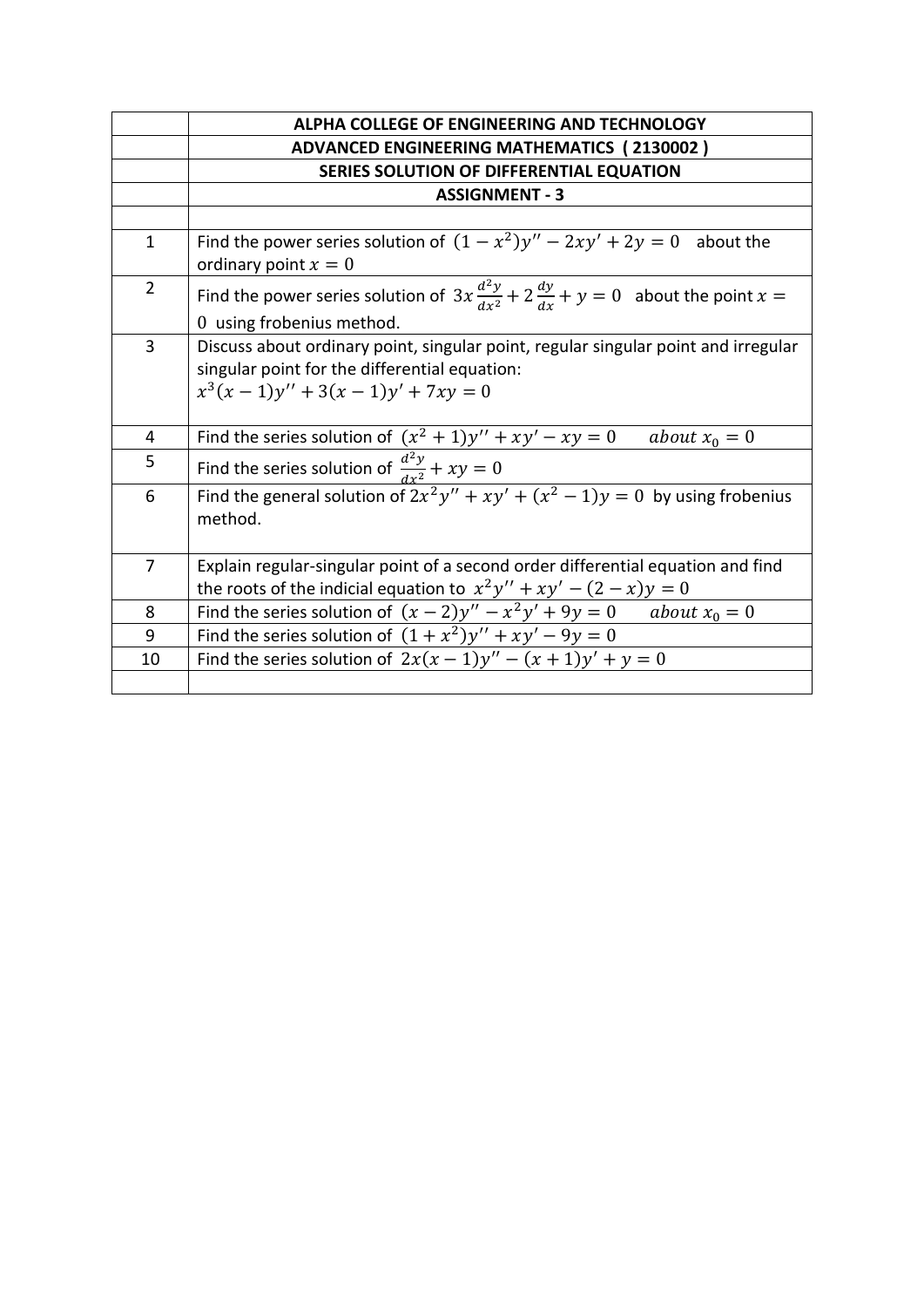|                | ALPHA COLLEGE OF ENGINEERING AND TECHNOLOGY                                      |
|----------------|----------------------------------------------------------------------------------|
|                | <b>ADVANCED ENGINEERING MATHEMATICS (2130002)</b>                                |
|                | <b>LAPLACE TRANSFORM</b>                                                         |
|                | <b>ASSIGNMENT - 4</b>                                                            |
|                |                                                                                  |
| $\mathbf{1}$   | Find the Laplace transform $t \sin^2(3t)$                                        |
| $\overline{2}$ | Find the Laplace transform of                                                    |
|                | $e^{-3t} u(t-2)$<br>(i)                                                          |
|                | (ii)                                                                             |
| 3              | Find inverse Laplace transform of :                                              |
|                |                                                                                  |
|                |                                                                                  |
|                | (i) $\tan^{-1}\left(\frac{2}{s}\right)$<br>(ii) $\frac{s^3}{s^4 - a^4}$          |
| 4              | Find the Laplace transform of the periodic function of the waveform              |
|                |                                                                                  |
|                | $f(t) = \frac{2t}{3}$ , $0 \le t \le 3$ , $f(t+3) = f(t)$                        |
|                |                                                                                  |
| 5              | Solve the following initial value problem using the method of Laplace transforms |
|                | $y''' + 2y'' - y' - 2y = 0$ given that $y(0) = 1$ , $y'(0) = 2$ , $y''(0) = 2$   |
|                |                                                                                  |
| 6              | Using the convolution theorem, find                                              |
|                | $L^{-1}\left\{\frac{s^2}{(s^2+a^2)(s^2+b^2)}\right\}$ ,<br>$a \neq b$            |
|                |                                                                                  |
|                |                                                                                  |
| $\overline{7}$ | Find $L\{e^{3t+3}\}$                                                             |
|                |                                                                                  |
| 8              | Find $L^{-1} \left( \frac{4}{s^2} - \frac{1}{s^2+9} \right)$                     |
|                |                                                                                  |
| 9              | Use Laplace Transform to solve the following initial value problem:              |
|                | $y'' - 3y' + 2y = 12e^{-2t}$<br>$v(0) = 2$ , $v'(0) = 6$                         |
|                |                                                                                  |
| 10             | Obtain $L\{e^{2t}sin^2t\}$                                                       |
| 11             | Find $L^{-1}$ $\left[\frac{s+7}{s^2+8s+25}\right]$                               |
|                |                                                                                  |
| 13             | Find the Laplace Transform of $t e^{4t} \cos 2t$                                 |
| 14             | Define Laplace transform of $f(t)$ , $t \ge 0$                                   |
|                | Find Laplace transform of $t^{-\frac{1}{2}}$                                     |
|                | Find $L \left\{ \frac{\sin at}{t} \right\}$                                      |
|                |                                                                                  |
| 15             | Find $L\left\{\int_0^t e^t \frac{\sin t}{t} dt\right\}$                          |
|                |                                                                                  |
| 16             |                                                                                  |
|                | Find $L^{-1} \left\{ \frac{2s^2-1}{(s^2+1)(s^2+4)} \right\}$                     |
|                |                                                                                  |
| 17             | Use Laplace Transform to solve the following initial value problem:              |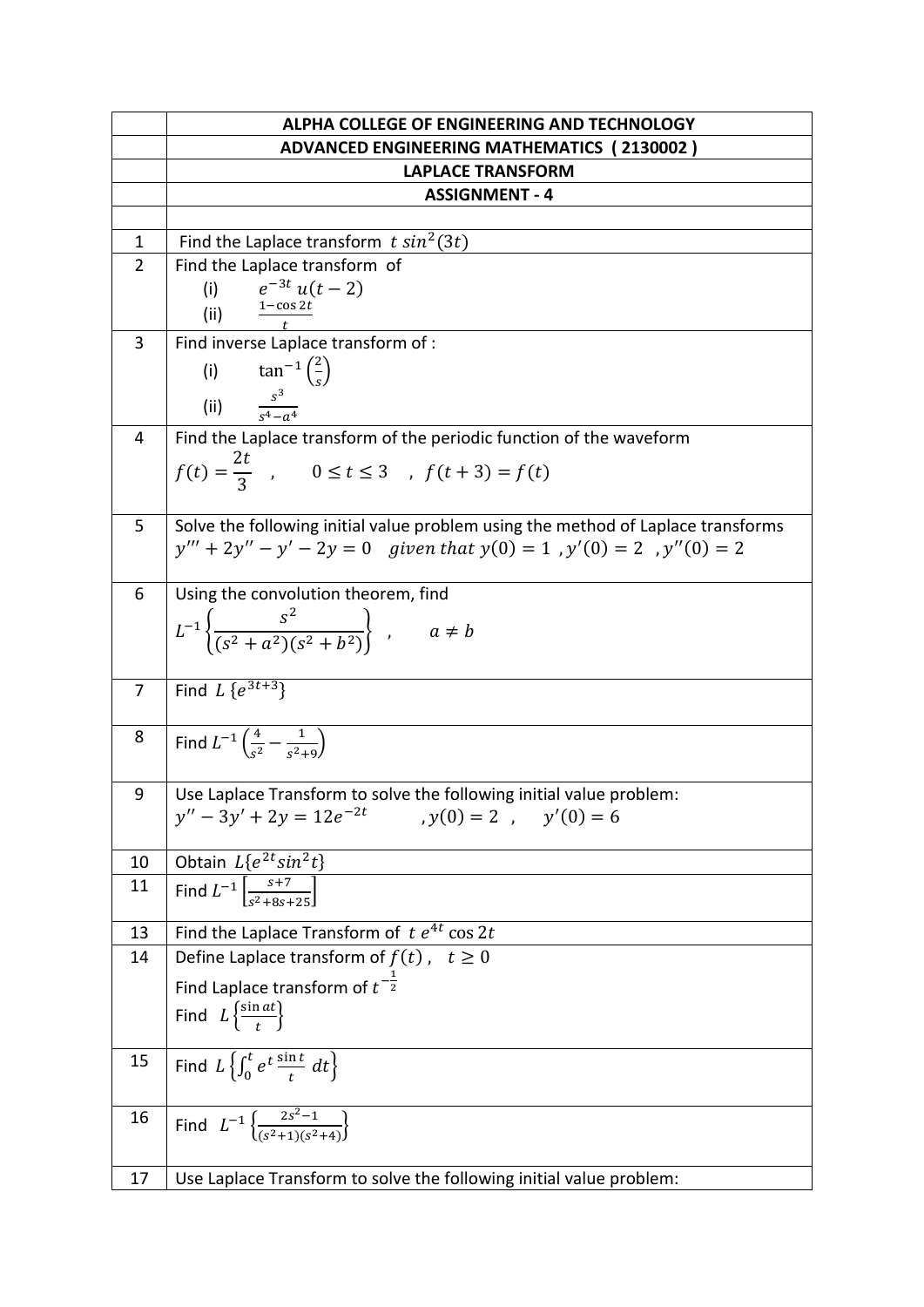|    | $y(0) = 1$ , $y'(0) = -1$<br>$y'' - 3y' + 2y = 4t + e^{3t}$                                                            |
|----|------------------------------------------------------------------------------------------------------------------------|
| 18 | Find $L\{t \sin 3t \cos 2t\}$                                                                                          |
| 19 | Find $L^{-1}\left\{\frac{e^{-3s}}{e^{2}+9e+2r}\right\}$                                                                |
| 20 | State the convolution theorem and apply it to evaluate<br>$L^{-1}\left\{\frac{S}{(s^2+a^2)^2}\right\}$                 |
| 21 | Find $L^{-1} \left\{ \frac{1}{s^4 - 81} \right\}$                                                                      |
| 22 | Find $L\{t^2 \cosh(3t)\}$                                                                                              |
| 23 | Find Laplace transform of<br>$\cos at - \cos bt$<br>(i)<br>$\ddot{}$<br>(ii) $t \sin at$                               |
| 24 | Find $L^{-1}\left\{\frac{1}{\sqrt{1-\frac{1}{2}(\sigma+\sqrt{2})}}\right\}$                                            |
| 25 | Find $L^{-1}\left(\frac{1}{(s+a)^2}\right)$                                                                            |
| 26 | For a periodic function $f$ with fundamental period p, state the formula to find<br>Laplace transform of $f$           |
| 27 | State the convolution theorem and verify it for $f(t) = t$ and $g(t) = e^{2t}$                                         |
| 28 | Find $L^{-1} \left\{ \frac{e^{-2s}}{(s^2+2)(s^2-3)} \right\}$                                                          |
| 29 | Find $L\{t(\sin t - t \cos t)\}$                                                                                       |
| 30 | Use Laplace Transform to solve the following initial value problem:<br>$y'' - 2y' = e^t \sin t$ , $y(0) = y'(0) = 0$   |
| 31 | Find $L^{-1}\left\{\frac{1}{s(s^2-3s+3)}\right\}$                                                                      |
| 32 | Find $L\left\{\int_0^t e^u(u+\sin u)du\right\}$                                                                        |
| 33 | $0 < t < \pi$<br>Find Laplace transform of $f(t) = \begin{cases} 0 & 0 < t < t \\ \sin t & t \geq \pi \end{cases}$     |
| 34 | Evaluate: $t * e^t$                                                                                                    |
| 35 | Use Laplace Transform to solve the following initial value problem:<br>$y'' + 3y' + 2y = e^t$ $y(0) = 1$ , $y'(0) = 0$ |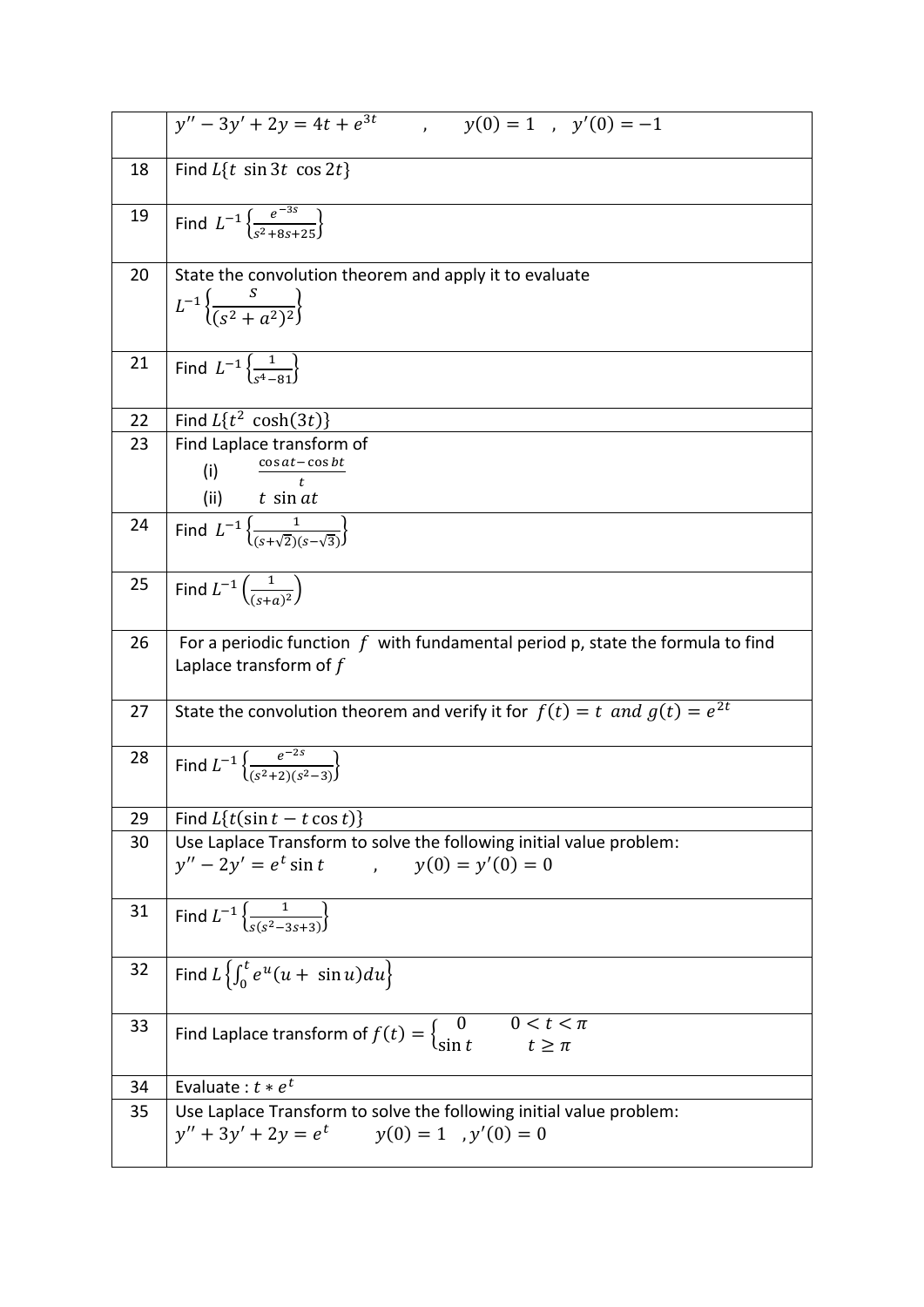| 36 | Find $L^{-1} \left\{ \frac{1}{(s-2)(s+3)} \right\}$                                                |
|----|----------------------------------------------------------------------------------------------------|
| 37 | Using convolution theorem, obtain the value of $L^{-1}\left\{\frac{1}{s(s^2+4)}\right\}$           |
| 38 | Prove that:<br>(i) $L(e^{at}) = \frac{1}{s-a}$ , $s > a$<br>(ii) $L(\sinh at) = \frac{a}{s^2-a^2}$ |
|    |                                                                                                    |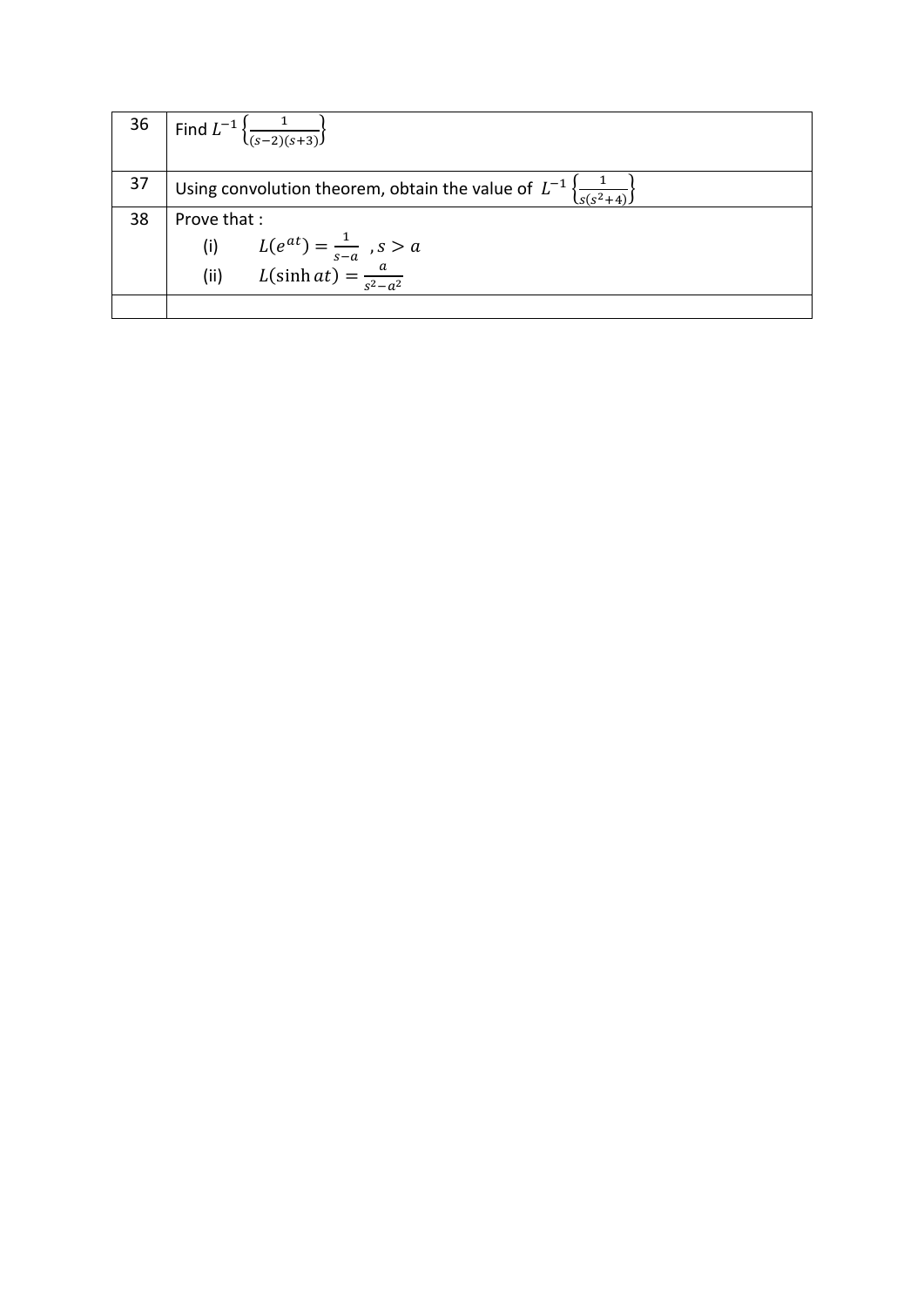|                | ALPHA COLLEGE OF ENGINEERING AND TECHNOLOGY                                                                                                                                                                                                                                                                                                                       |
|----------------|-------------------------------------------------------------------------------------------------------------------------------------------------------------------------------------------------------------------------------------------------------------------------------------------------------------------------------------------------------------------|
|                | <b>ADVANCED ENGINEERING MATHEMATICS (2130002)</b>                                                                                                                                                                                                                                                                                                                 |
|                | PARTIAL DIFFERENTIAL EQUATIONS                                                                                                                                                                                                                                                                                                                                    |
|                | <b>ASSIGNMENT - 5</b>                                                                                                                                                                                                                                                                                                                                             |
|                |                                                                                                                                                                                                                                                                                                                                                                   |
| $\mathbf{1}$   | Form the partial differential equations by eliminating the arbitrary function from<br>$f(x^2 + y^2, z - xy) = 0$                                                                                                                                                                                                                                                  |
| $\overline{2}$ | Solve the following Lagrange's linear differential equation:<br>$(x^{2} - yz)p + (y^{2} - zx)q = z^{2} - xy$                                                                                                                                                                                                                                                      |
| 3              | Find the complete solution of the following partial differential equations:<br>(i) $\frac{\partial^3 z}{\partial x^3} - 3 \frac{\partial^3 z}{\partial x^2 \partial y} + 4 \frac{\partial^3 z}{\partial y^3} = e^{x+2y}$<br>(ii) $\frac{\partial^2 z}{\partial x^2} + 3 \frac{\partial^2 z}{\partial x \partial y} + 2 \frac{\partial^2 z}{\partial y^2} = x + y$ |
| 4              | Using the method of separation of variables solve:<br>$\frac{\partial^2 z}{\partial x^2} - 2\frac{\partial z}{\partial x} + \frac{\partial z}{\partial y} = 0$                                                                                                                                                                                                    |
| 5              | Form the partial differential equation from the following:<br>(i) $z = ax + by + ct$<br>(ii) $z = f\left(\frac{x}{y}\right)$                                                                                                                                                                                                                                      |
| 6              | Using the method of separation of variables solve:<br>$\frac{\partial u}{\partial x} = 2 \frac{\partial u}{\partial t} + u$ where $u(x, 0) = 6e^{-3x}$                                                                                                                                                                                                            |
| 9              | Obtain the solution of the partial differential equation:<br>$p^2 - q^2 = x - y$ , where $p = \frac{\partial z}{\partial x}$ , $q = \frac{\partial z}{\partial y}$                                                                                                                                                                                                |
| 10             | Solve: $y^2p - xyq = x(z - 2y)$                                                                                                                                                                                                                                                                                                                                   |
| 11             | Find the solution of the wave equation<br>$u_{tt} = c^2 u_{xx}$ , $0 \le x \le L$ satisfying the conditions<br>$u(0,t) = u(L,t) = 0$ , $u_t(x,0) = 0$ , $u(x,0) = \frac{\pi x}{L}$ , $0 \le x \le L$                                                                                                                                                              |
| 12             | Form the partial differential equations from<br>$z = f(x + at) + g(x - at)$                                                                                                                                                                                                                                                                                       |
| 13             | find the general solution to the partial differential equation<br>$(x^{2} - y^{2} - z^{2})p + 2xyq = 2xz$                                                                                                                                                                                                                                                         |
| 14             | Solve:<br>$\frac{\partial^3 z}{\partial x^3} - 2 \frac{\partial^3 z}{\partial x^2 \partial y} = 2e^{2x}$                                                                                                                                                                                                                                                          |
| 15             | Using the method of separation of variables solve:<br>$\frac{x \frac{\partial u}{\partial x} - 2y \frac{\partial u}{\partial y} = 0}{Solve: x^2 p + y^2 q = z^2}$                                                                                                                                                                                                 |
| 16             |                                                                                                                                                                                                                                                                                                                                                                   |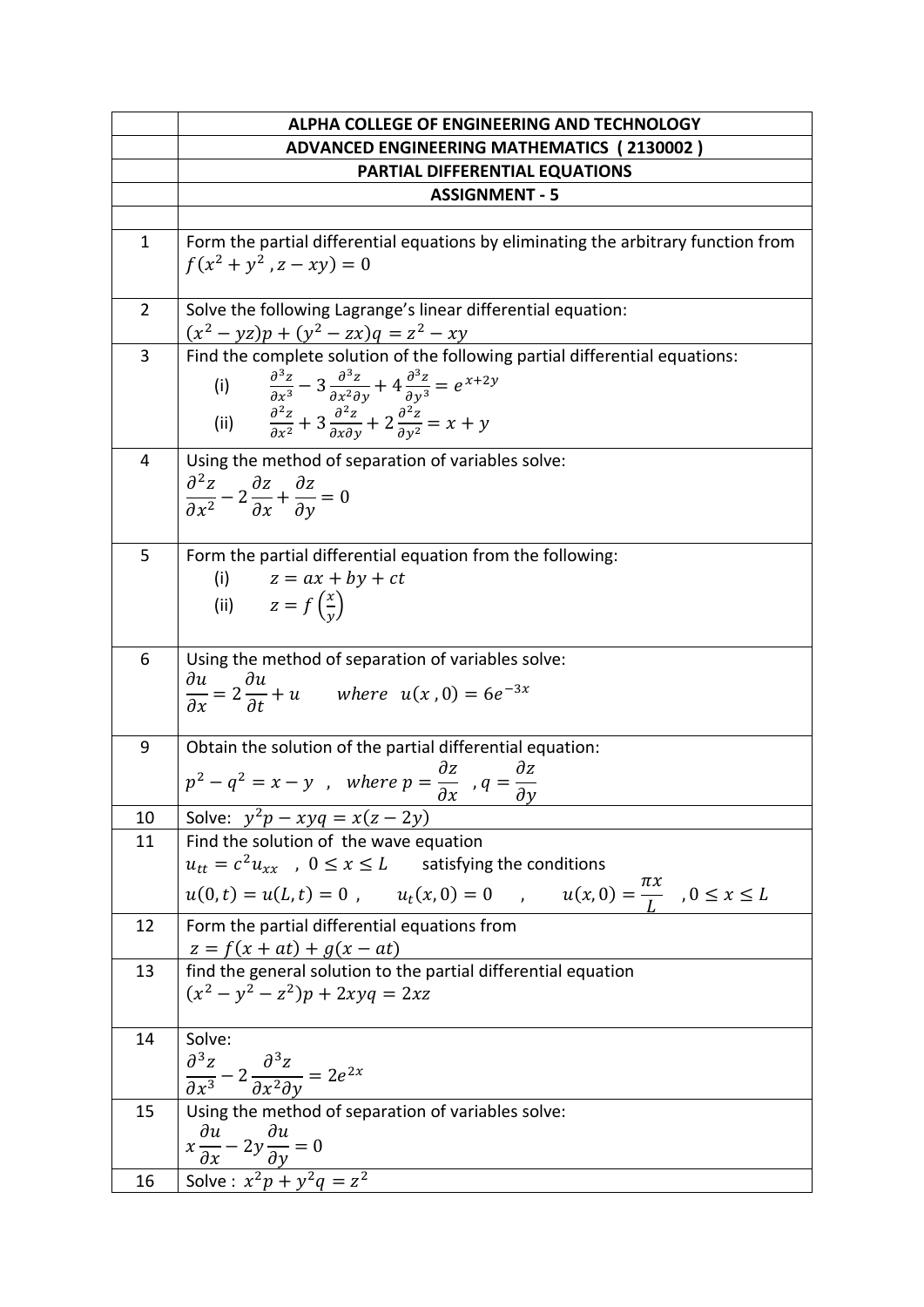| 17 | Solve using charpit method : $px + qy = pq$                                           |
|----|---------------------------------------------------------------------------------------|
| 18 | Using the method of separation of variables solve:                                    |
|    | $u_x = 2u_t + u$ given $u(x, 0) = 4e^{-4x}$                                           |
|    |                                                                                       |
| 19 | Find the general solution to the partial differential equation:                       |
|    | $xp + yq = x - y$                                                                     |
| 20 | Form the partial differential equation for the equation:                              |
|    | $(x-a)(y-b) - z^2 = x^2 + y^2$                                                        |
| 21 | Using separable variable technique find the acceptable general solution to the        |
|    | one-dimensional heat equation $u_t = c^2 u_{xx}$ and find the solution satisfying the |
|    | conditions                                                                            |
|    | $u(0,t) = u(\pi, t) = 0$ for $t > 0$ and $u(x, 0) = \pi - x$ , $0 < x < \pi$          |
| 22 | Form the partial differential equation by eliminating the arbitrary functions from    |
|    | $f(x + y + z, x^2 + y^2 + z^2) = 0$                                                   |
| 23 | Solve the following partial differential equation:                                    |
|    | $(z - y)p + (x - z)q = y - x$<br>Solve : $p - x^2 = q + y^2$                          |
| 24 |                                                                                       |
|    |                                                                                       |